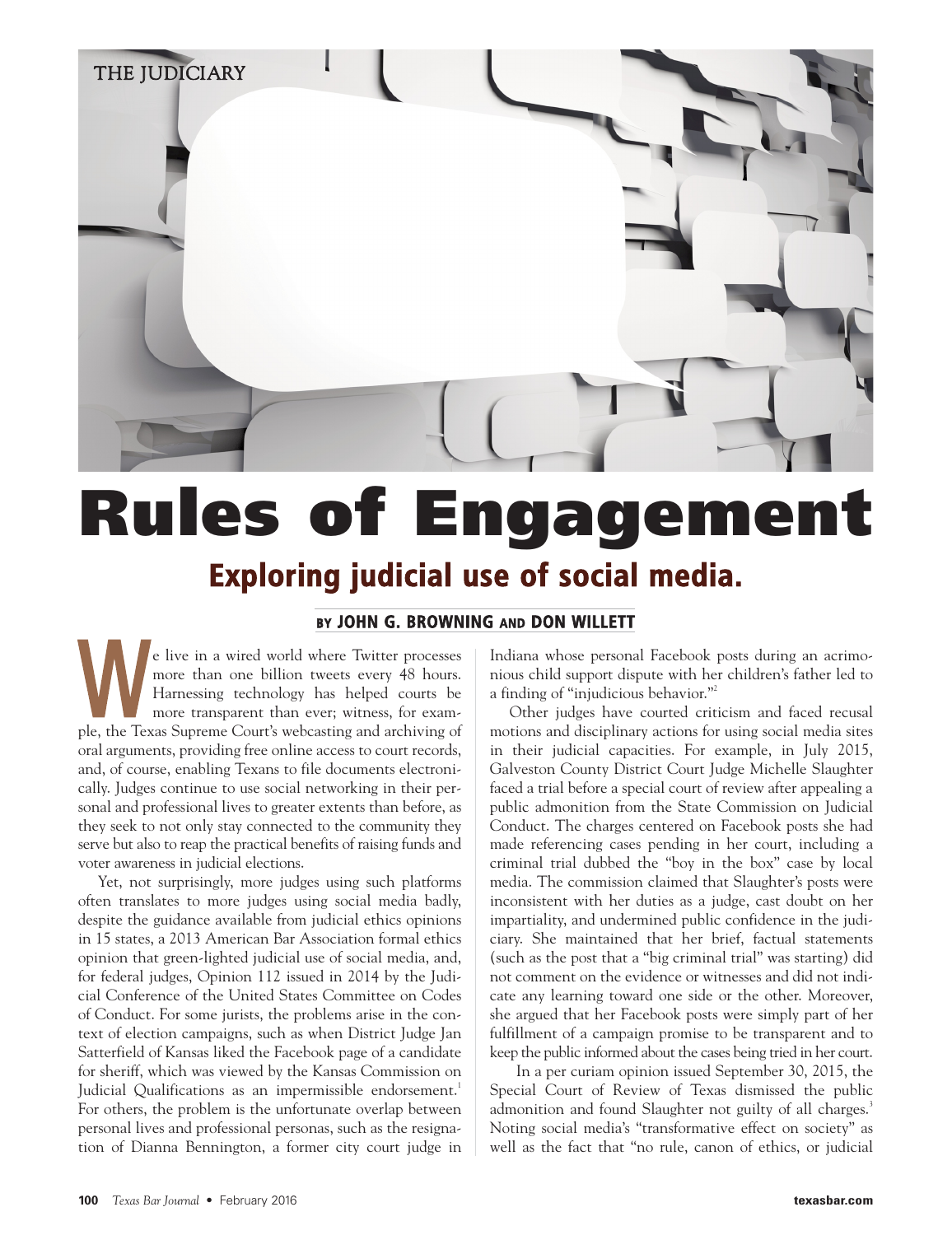ethics opinion in Texas prohibits Texas judges from using social media outlets like Facebook," the court found no evidence that Slaughter's online comments "would suggest to a reasonable person the judge's probable decision on any particular case or that would cause reasonable doubt on the judge's capacity to act impartially as a judge."4 The court also rejected the notion that her postings or the fact that she was recused from the underlying case amounted to any misuse of her office or a violation of the Canons of the Code of Judicial Conduct, although it did caution that "comments made by judges about pending proceedings" may "detract from the public trust and confidence in the administration of justice."5

Recent episodes involving judges who went beyond innocuous factual statements illustrate the validity of the Texas Court of Special Review's concerns. In November 2015, Senior Judge Edward Bearse was publicly reprimanded by the Minnesota Board on Judicial Standards for his Facebook posts about cases he was presiding over—including one that resulted in a vacated verdict.<sup>6</sup> Bearse (who had served on the bench for 32 years, retired in 2006, and was sitting statewide by appointment) referred to Hennepin County District Court in one post as "a zoo."<sup>7</sup> In another, he reflected on a case in which the defense counsel had to be taken away by an ambulance mid-trial, likely to result "in chaos because defendant has to hire a new lawyer who will most likely want to start over and a very vulnerable woman will have to spend another day on the witness stand. ..."8 During *State v. Weaver,* a sex trafficking trial, Bearse posted the following:

Some things I guess will never change. I just love doing the stress of jury trials. In a Felony trial now State prosecuting a pimp. Cases are always difficult because the women (as in this case also) will not cooperate. We will see what the 12 citizens in the jury box  $do$ .

After a guilty verdict, the prosecutor discovered Bearse's Facebook post and disclosed it to the defense, who successfully moved for a new trial because of the prejudgment implied by the post. Bearse explained that he was new to Facebook, was unaware of privacy settings, and didn't realize his posts were publicly viewable. The board concluded that he had put his "personal communication preferences above his judicial responsibilities," given at least the appearance of a lack of impartiality, and had engaged in "conduct prejudicial to the administration of justice that brings the judicial office into disrepute."10

In Kentucky, Circuit Court Judge Olu Stevens ignited a firestorm of controversy with his Facebook posts. Early in 2015, Stevens went on Facebook to vent his frustration with a victim impact statement made by the mother of a white child who had witnessed a home invasion by two black men and was supposedly "in constant fear of black men." In his post, Stevens—who is African-American—condemned the statements and accused the mother of attributing "her own views to her child as a manner of sanitizing them."11 And after he dismissed a nearly all-white jury panel—upon request from the public defender—in a case with an African-American defendant, Stevens posted about it on Facebook, prompting prosecutors to seek his recusal from all pending criminal cases. The situation reached the Kentucky Supreme Court, with Stevens's posts also denouncing Commonwealth's Attorney Thomas Wine for alleged racism and including the comment, "Going to the Kentucky Supreme Court to protect the right to impanel all-white juries is not where we need to be in 2015. Do not sit silently. Stand up. Speak up."12 Wine demanded Stevens's disqualification due to the "inflammatory" Facebook posts.<sup>13</sup>

Kentucky Supreme Court Chief Justice John D. Minton Jr. ordered the parties to mediate their differences. And although an agreement was reached in December, just days later Wine claimed that Stevens had violated the accord with yet another Facebook post in which he asserted that his critics' goal was "taking my position in order to silence me."14

Venturing onto Twitter can also be problematic for judges who neglect to diligently self-censor. The 9th Circuit is currently weighing a challenge to a ruling by U.S. District Court Judge William B. Shubb in the case of *U.S. v. Sierra Pacific Industries*. <sup>15</sup> The case arose out of a 2007 wildfire that devastated nearly 65,000 acres in California. The federal government, which blamed lumber producer Sierra Pacific, reached a settlement that the lumber company sought to vacate. Shubb denied Sierra Pacific's motion. In its appeal, the company pointed out that not only was Shubb a Twitter follower of the federal prosecutors on the case—and had purportedly received tweets about the merits of the case from the Eastern District of California's Twitter handle (@EDCAnews)—but also that he himself had tweeted about the case from his then-public Twitter account (@Nostalgist1). Shubb allegedly tweeted, "Sierra Pacific still liable for Moonlight Fire damages," and also linked to a news article about the case—all while the case was still pending.16 As Sierra Pacific's lawyers pointed out, the tweet was inaccurate (no finding of liability was ever made) and it also increased the appearance of bias and "prejudices Sierra Pacific and all Defendants in the pending state court appeal regarding the Moonlight Fire."17

With judges elected in 39 states (including Texas), social media is a fruitful way to engage with the community as well as an invaluable means of raising visibility, building awareness, and leveraging the support of key influencers and opinion leaders. Texas—along with many courts and judicial ethics authorities across the country—has rejected the notion that a person's mere status as a Facebook "friend" or other social networking connection with a judge is enough to convey the appearance of a special relationship or position of influence with that judge. $18$ 

However, judges need to be mindful of the power, specific features, and limitations of sites like Facebook and Twitter. "Judge" need not be synonymous with humorless fuddyduddy, but certain cardinal rules must be followed. Chief among these is that the ethical restrictions applicable to every other means of communication are just as applicable